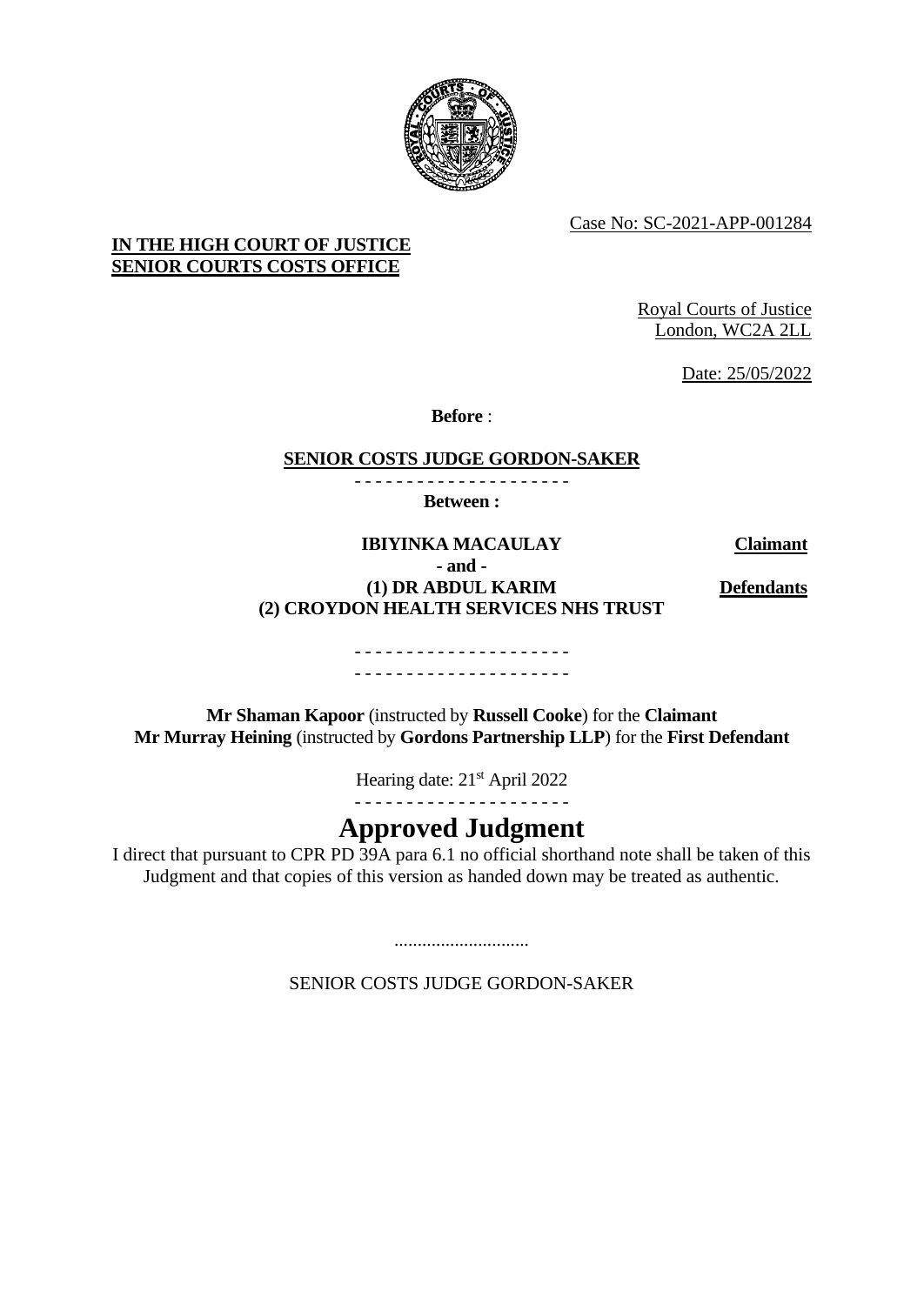#### **Senior Costs Judge Gordon-Saker :**

- 1. In 2015 the Claimant commenced proceedings in the Queen's Bench Division against both defendants for damages for clinical negligence. Following a split trial on liability in May 2017, the claim against the First Defendant was dismissed. As against the Second Defendant, the Claimant obtained judgment for damages to be assessed. The Claimant had the benefit of legal aid throughout the proceedings.
- 2. In his ruling on consequential matters, dated  $4<sup>th</sup>$  August 2017, Foskett J. explained that the causation issues raised by the First Defendant had "dominated much of the trial, but … did not ultimately prevail". However, there was no alternative other than to order the Claimant to pay the First Defendant's costs limited to the issue of breach of duty "to be paid on the usual basis associated with a legally aided claimant".
- 3. The order dated  $10^{th}$  October 2017 provided, at paragraph 3:

The Claimant do pay the First Defendant's costs in respect of breach of duty, such costs to be subject to a detailed assessment if not agreed. These costs are to be payable from any damages awarded to the Claimant at the conclusion of his action against the Second Defendant but are not to be enforced without permission of the Court. The First Defendant is not entitled to his costs arising out of the causation argument.

- 4. Paragraphs 4 and 5 of the order provided that the Second Defendant should pay the Claimant's costs of the issue of liability against the Second Defendant and of responding to the First Defendant's case on causation. Paragraph 6 provided that the Second Defendant should "make an interim payment on account of costs in the sum of £450,000" and paragraph 8 provided that the Second Defendant should pay the Claimant "£250,000 by way of interim damages". The order provided also for a legal aid assessment of the Claimant's own costs.
- 5. The claim against the Second Defendant was concluded by a consent order in Tomlin form dated 8<sup>th</sup> January 2021. The order provided that the proceedings should be stayed, save for enforcement of the agreed terms, that the Defendant (presumably the Second Defendant) would pay the Claimant's costs and that there should be a legal aid assessment of the Claimant's costs. The schedule provided that the Claimant would accept a sum "in full and final settlement of his claim", that the Defendant would pay the balance and that "upon payment of the Claimant's damages and costs referred to above, the Defendant would be discharged from any further liability".
- 6. By an application dated  $12<sup>th</sup>$  October 2021 the First Defendant sought an order:

That the Court shall determine the periods, if any, for which the Claimant has statutory costs protection; the Court shall determine the full costs of the First Defendant and assess the amount of those costs; and the amount of costs which it is reasonable for the Claimant to pay to the First Defendant.

7. On 3rd December 2021 the parties agreed directions: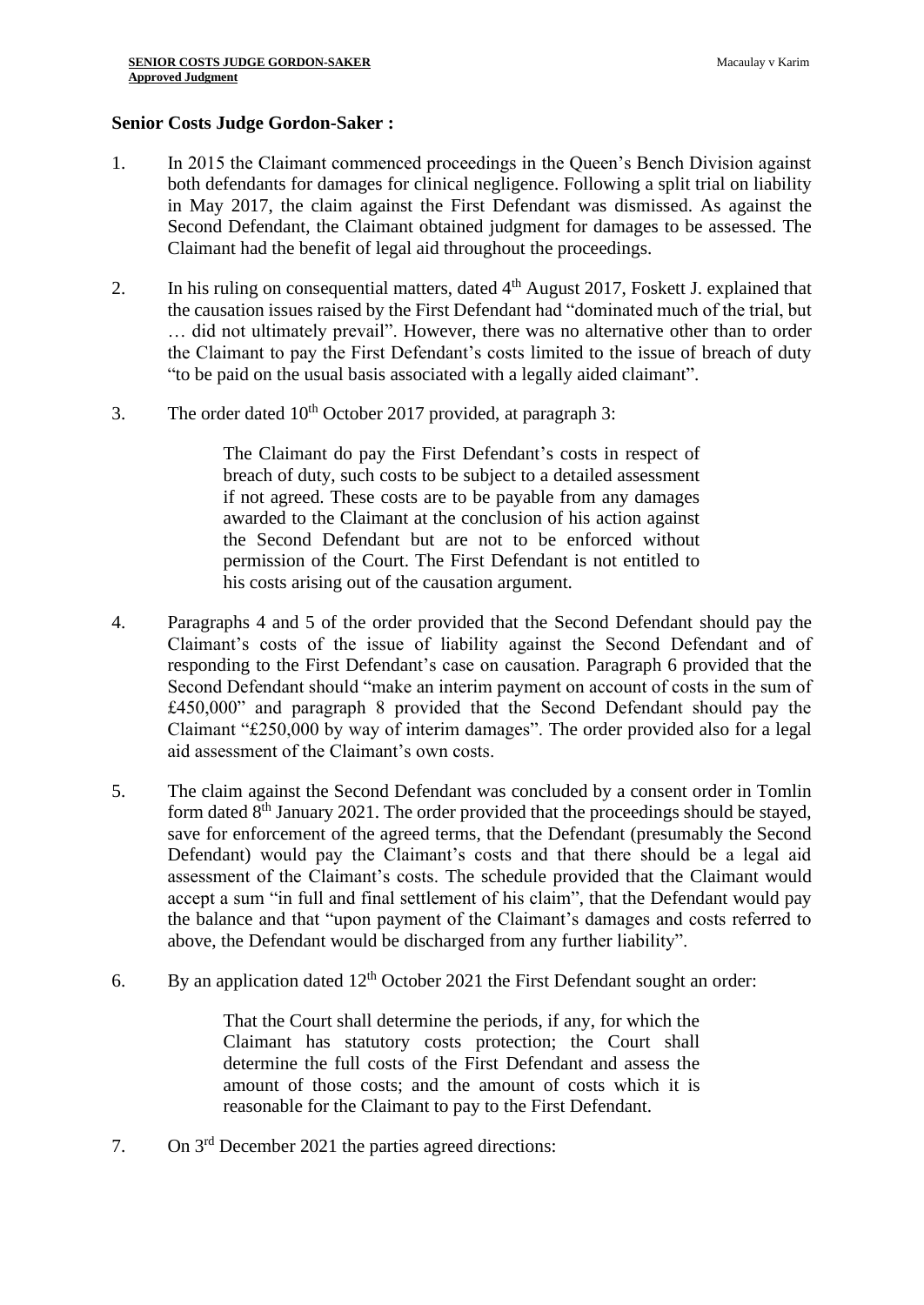This matter shall be listed for a preliminary hearing to determine the following issues:

i) To what extent, if any, does the Tomlin Order dated 8 January 2021 amount to "damages awarded to the Claimant at the conclusion of his action" in the sense of paragraph 3 of the Order of Foskett J. sealed on 10 October 2017?

ii) Whether the order for payment of interim damages of £250,000 contained in paragraph 8 of the Order of Foskett J. sealed on 10 October 2017 be included as part of the aggregate amount in money terms of any orders for damages and interest made in favour of the Claimant for the purposes of CPR 44.14.

iii) To what extent, if any, does  $QOCS<sup>1</sup>$  apply to the substantive case, given that the Claimant had the benefit of legal aid?

iv) Given the foregoing determinations, whether the Claimant's solicitors are permitted to release any monies they hold on account, to the Claimant.

v) Such further directions as may be necessary.

8. This judgment sets out my decisions on the first three of those issues. It would seem sensible to take the third issue first. However, I should first say something about the Claimant's legal aid status and why this court is being asked to consider qualified oneway costs shifting ("QOCS").

## *The Claimant's legal aid status*

9. It is not in issue that the Claimant had the benefit of legal aid throughout under a certificate dated 25th January 2013 and so is entitled to costs protection under section  $11(1)$  of the Access to Justice Act 1999<sup>2</sup>, which provided:

> Except in prescribed circumstances, costs ordered against an individual in relation to any proceedings or part of proceedings funded for him shall not exceed the amount (if any) which is a reasonable one for him to pay having regard to all the circumstances including—

> (a) the financial resources of all the parties to the proceedings, and

> (b) their conduct in connection with the dispute to which the proceedings relate;

<sup>&</sup>lt;sup>1</sup> Qualified One-Way Costs Shifting

<sup>&</sup>lt;sup>2</sup> This would be a "pre-commencement case" to which the Legal Aid, Sentencing and Punishment of Offenders Act 2012 would not apply: reg.6 The Legal Aid, Sentencing and Punishment of Offenders Act 2012 (Consequential, Transitional and Saving Provisions) Regulations 2013 SI 2013/534.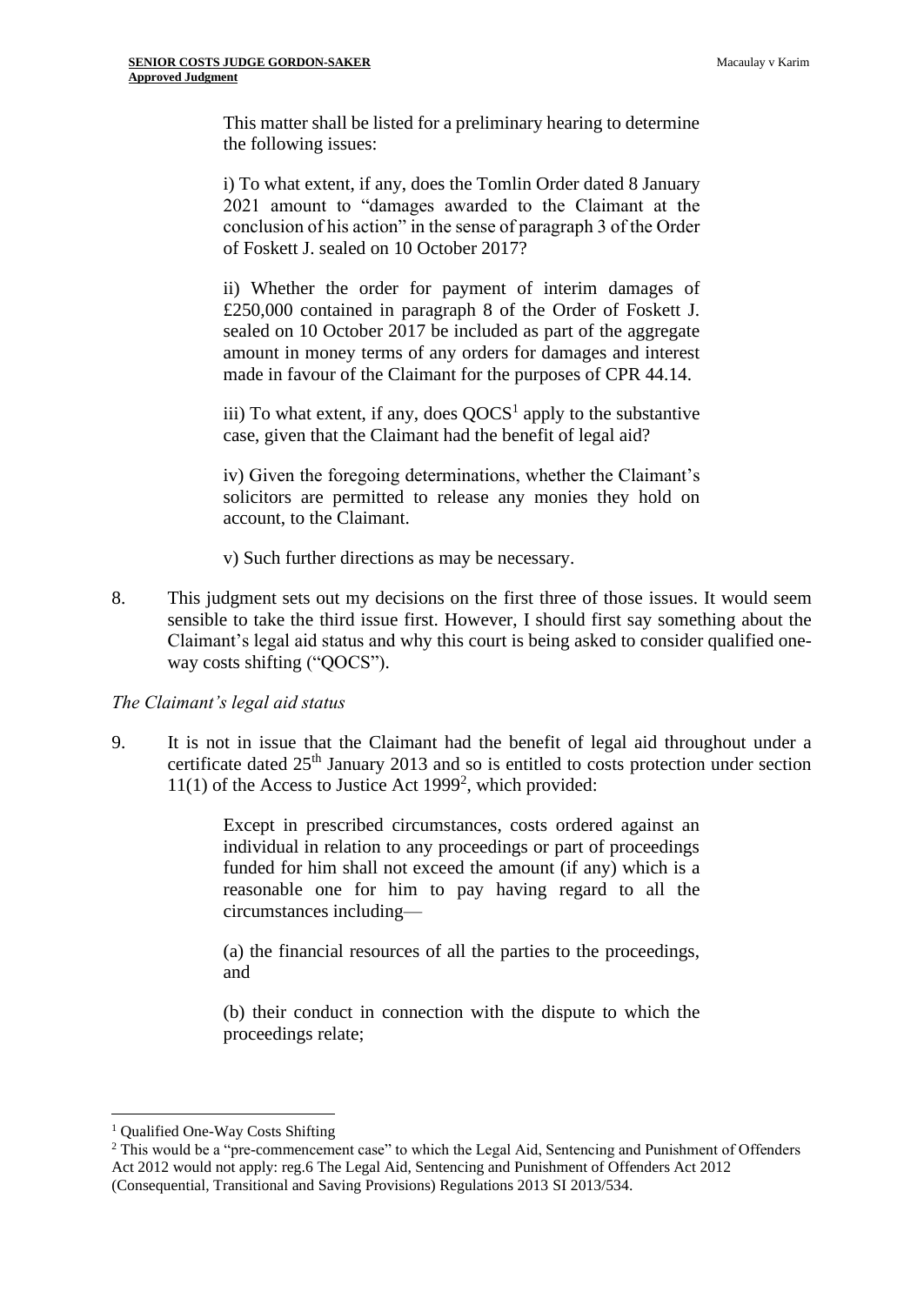and for this purpose proceedings, or a part of proceedings, are funded for an individual if services relating to the proceedings or part are funded for him by the Commission as part of the Community Legal Service.

- 10. In the ordinary way, where a legally aided party is ordered to pay costs and the other party wishes to recover them, a request is made to a court for a hearing to determine the costs payable.<sup>3</sup> In relation to proceedings in the High Court, other than in a District Registry, such requests are made in the Senior Courts Costs Office. The regulations refer to "requests" rather than "applications", although in my experience most requests are made by application notice in form N244.
- 11. That is what happened in this case. But for the agreed directions, directions would have been given for the determination of the reasonable amount for the Claimant to pay.
- 12. Whether or not QOCS applies is generally a matter for the court which is dealing with the substantive proceedings or for the court dealing with enforcement. With limited exceptions, the SCCO does not deal with enforcement. However, the SCCO is the correct forum for the determination under s.11. The question of whether or not QOCS applies will be relevant to the outcome of that determination and so it is proper that I should deal with it, as the parties have agreed.

#### *Does QOCS apply?*

13. The First Defendant's argument is that QOCS does not apply to a claimant who is legally aided. Mr Heining submitted that it seems improbable that it was intended that claimants should have both the protection under s.11 of the 1999 Act (or s.26 of the 2012 Act) and OOCS. He suggested that nowhere in the reports of Sir Rupert Jackson<sup>4</sup> was it suggested that QOCS should be substituted for legal aid costs protection. Rather, QOCS was designed to provide protection for claimants following the reforms which removed the recoverability of after the event insurance premiums. As Lord Briggs said in *Ho v Adelekun* [2021] UKSC 43:

> QOCS may be described as the third generation of ameliorating procedural schemes. The first was Legal Aid, under which state funding of meritorious claims was (partly to protect the public purse) accompanied by a virtual prohibition on the recovery of costs by defendants against legally-aided claimants. The second was a combination of Conditional Fee Agreements … and the use of After the Event ("ATE") insurance which would cover the unsuccessful claimant's liability to pay the defendant's costs and so insulate claimants from costs risk, with both success fees under the CFAs and ATE premiums recoverable in a successful case from defendants as part of the claimant's costs. Legal Aid had largely been withdrawn by the end of the 20th century, and the burden on defendants of having to pay the claimants' solicitors success fees and the claimants' ATE premiums was

<sup>3</sup> Under the 1999 Act, the procedure is prescribed by the Community Legal Service (Costs) Regulations 2000. See the Guidance Notes on the application of s.11 Access to Justice Act 1999 issued by the Senior Costs Judge: White Book 2013 volume 1 para 48.14.9.

<sup>4</sup> Review of Civil Litigation Costs: Preliminary Report (May 2009) Final Report (December 2009)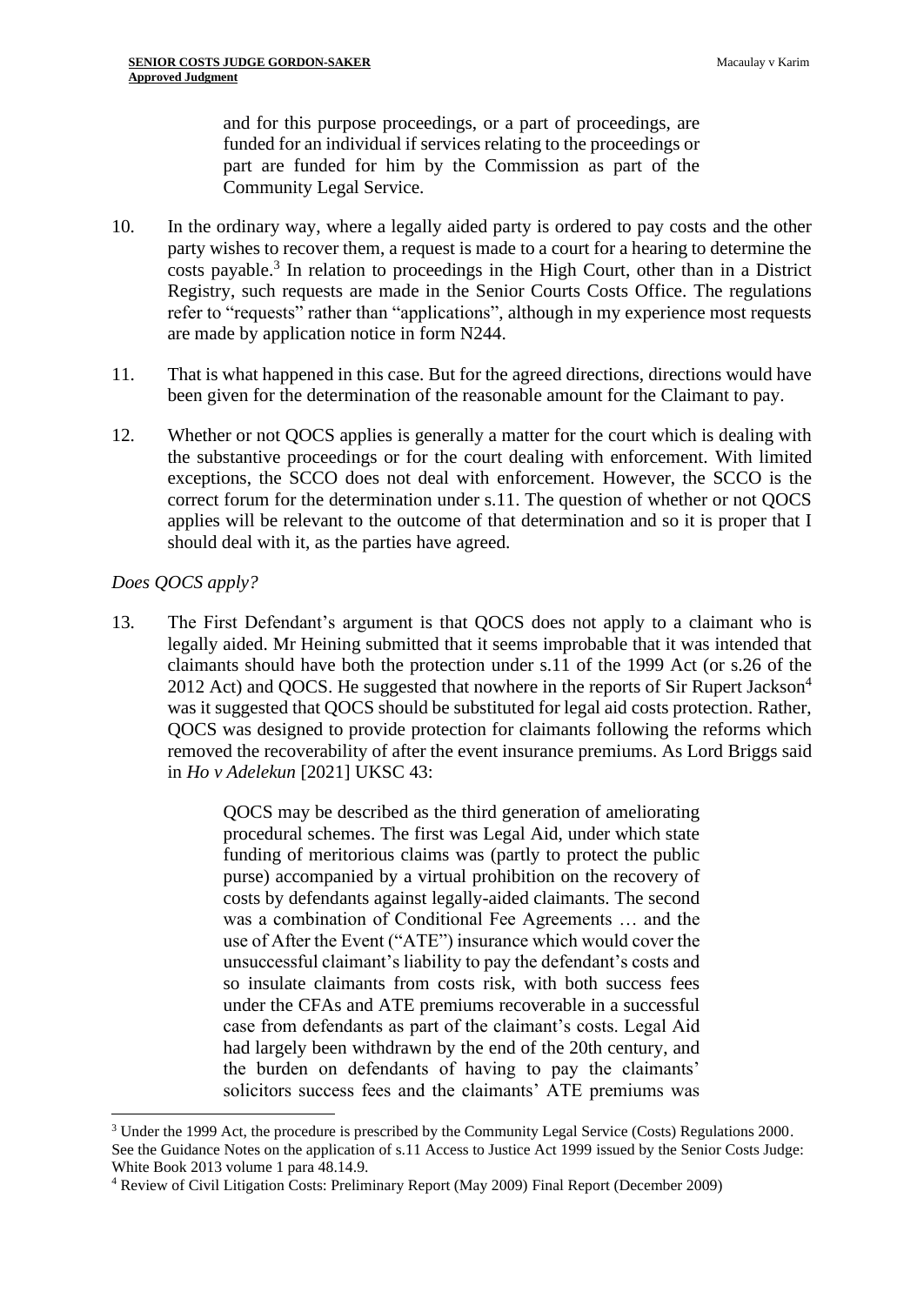found to have tilted the playing field too far in favour of claimants, with a politically unacceptable knock-on effect on motor and other insurance premiums.

- 14. While that is a clear explanation of why QOCS was introduced, the difficulty with the First Defendant's argument is that there is nothing in the rules by which QOCS was introduced to indicate that it does not apply to claimants who are legally aided. That may be by design or by accident, but there is nothing to suggest that it was intended not to apply.
- 15. There is a specific exception in rule 44.17 of the Civil Procedure Rules 1998. QOCS does not apply to proceedings where the claimant has entered into a pre-commencement funding arrangement (broadly a conditional fee agreement or after the event insurance policy entered into before 1st April 2013). Had it been intended also to exclude legally aided claimants, that would have been the obvious place to put it.
- 16. QOCS applies to proceedings which include a claim for damages for personal injuries (CPR 44.13(1)), the Claimant falls within the definition of those to whom QOCS applies (CPR 44.13(2)) and there is nothing in the rules to exclude him because he was legally aided.
- 17. Accordingly, in my judgment, CPR 44.14 applies to the Claimant in this case. That rule provides:

(1) Subject to rules 44.15 and 44.16, orders for costs made against a claimant may be enforced without the permission of the court but only to the extent that the aggregate amount in money terms of such orders does not exceed the aggregate amount in money terms of any orders for damages and interest made in favour of the claimant.

18. It seems to me that there is no difficulty in the approach to be taken in the case of a legally aided party who is also entitled to QOCS, because legal aid costs protection relates to the amount to be paid and QOCS relates to enforcement. The applicability of QOCS is not a bar to a determination under s.11 of the 1999 Act (or s.26 of the 2012 Act), although, in practice, if QOCS does apply, there may be little reason for the receiving party to make a request for a determination.

*Were the damages paid to the Claimant pursuant to the Tomlin order "damages awarded to the Claimant at the conclusion of his action" within the meaning of paragraph 3 of the order dated 10th October 2017?*

- 19. In his skeleton argument, Mr Heining submitted that this issue was of limited relevance and conceded "that the court is generally required to exclude from the QOCS regime sums payable pursuant to a Tomlin order". However, in his oral submissions, he appeared to row back from that concession and sought to distinguish the decision of the Court of Appeal in *Cartwright v Venduct Engineering Ltd* [2018] EWCA Civ 1654. That may be the sensible place to start.
- 20. In *Cartwright* one of the issues was whether, in a QOCS case, enforcement was possible if the sums were payable to a claimant by way of a Tomlin order, rather than a direct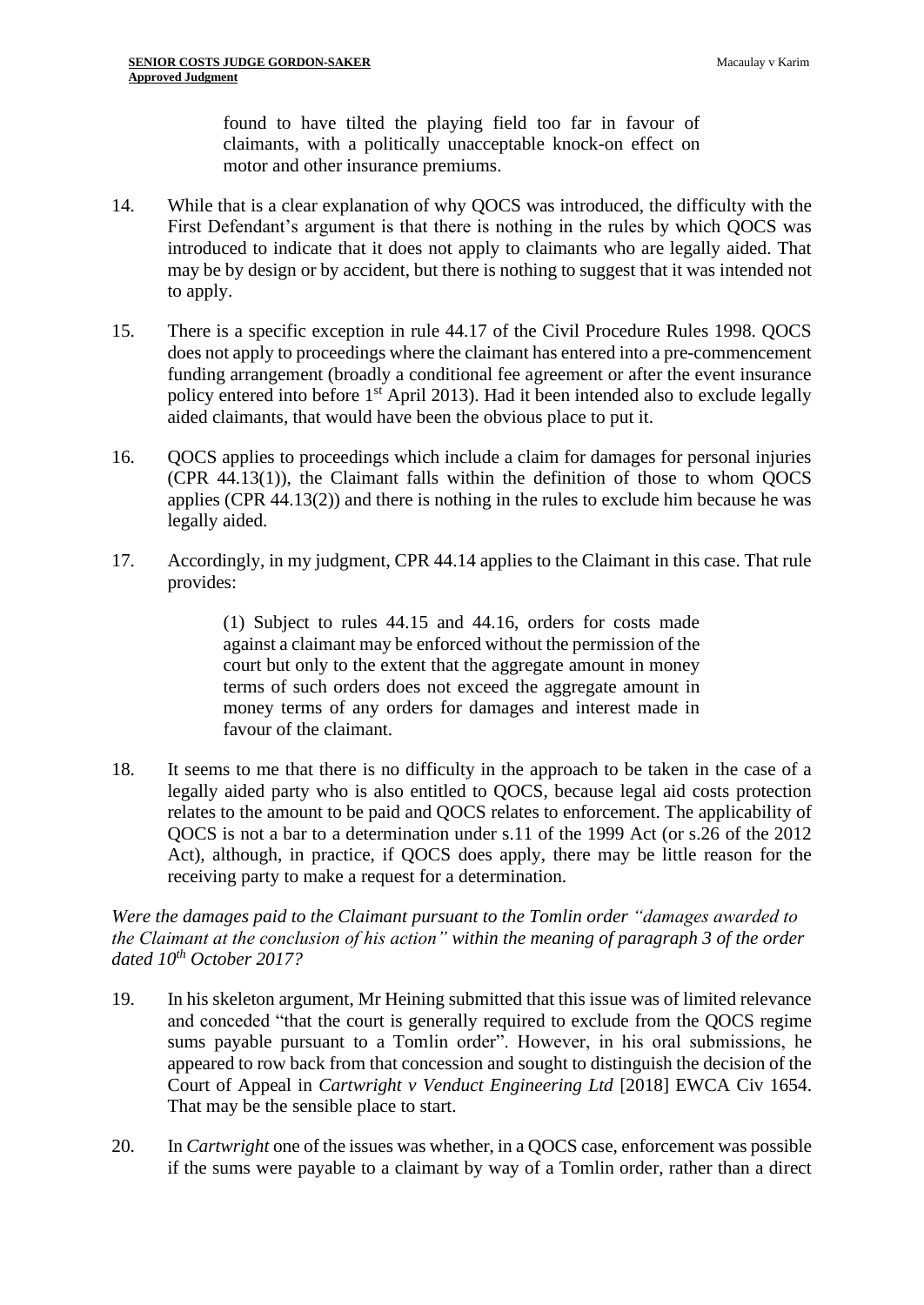order of the court for damages and interest. The Court of Appeal concluded that an agreement to pay a sum under the terms of a schedule to a Tomlin order is not an order for damages and interest. In addition to the straightforward construction of the rule, at paragraphs 48 and 49 Coulson LJ pointed to the practical difficulties. First, the schedules to Tomlin orders are often confidential. Secondly, the sum payable under the schedule to the order is often a global figure, including costs and interest.

- 21. In the present case, the Claimant agreed to accept a sum in settlement of his claim. It is not entirely clear whether that sum included costs. While paragraph 3 of the schedule mentioned the "damages and costs referred to above", which may be taken to mean the sum mentioned in paragraph 1 of the schedule, there was a separate provision in the order for the defendant (presumably the Second Defendant) to pay the Claimant's costs to be assessed if not agreed.
- 22. However, whether in this case the sum payable was in respect of damages and costs, or just damages, the decision in *Cartwright* is clear. An agreement to pay a sum under a schedule to a Tomlin order is not an order for damages and interest.
- 23. Accordingly, insofar as it is necessary for me to decide the point in these determination proceedings under s.11, the sum paid by the Second Defendant under the agreement contained in the schedule to the Tomlin order will not enable the First Defendant to enforce his costs order.
- 24. It seems to me that the First Defendant is not assisted by the unusual wording of paragraph 3 of that order:

These costs are to be payable from any damages awarded to the Claimant at the conclusion of his action against the Second Defendant but are not to be enforced without permission of the Court.

- 25. It is clear from the words "not to be enforced without permission of the court" that the court had in mind the costs protection afforded to the Claimant under s.11 and that the purpose of the sentence was to indicate that the appropriate time for the determination of the Claimant's liability under that section was when damages were awarded in the claim against the Second Defendant.
- 26. It was not intended that the payment of costs out of the damages awarded should be automatic and the court could not have intended the paragraph to deprive the Claimant of the benefit of QOCS, which it would have no power to do.
- 27. The order anticipated an award of damages: "… damages awarded … against the Second Defendant …" can mean only damages awarded by the court. It cannot mean damages which the Second Defendant has agreed to pay.
- 28. In my judgment the sum paid to the Claimant pursuant to the agreement contained in the schedule to the Tomlin order was not damages awarded to the Claimant at the conclusion of the action within the meaning of paragraph 3 of the order.

*Whether the order for payment of interim damages of £250,000 contained in paragraph 8 of the Order of Foskett J. sealed on 10 October 2017 be included as part of the aggregate*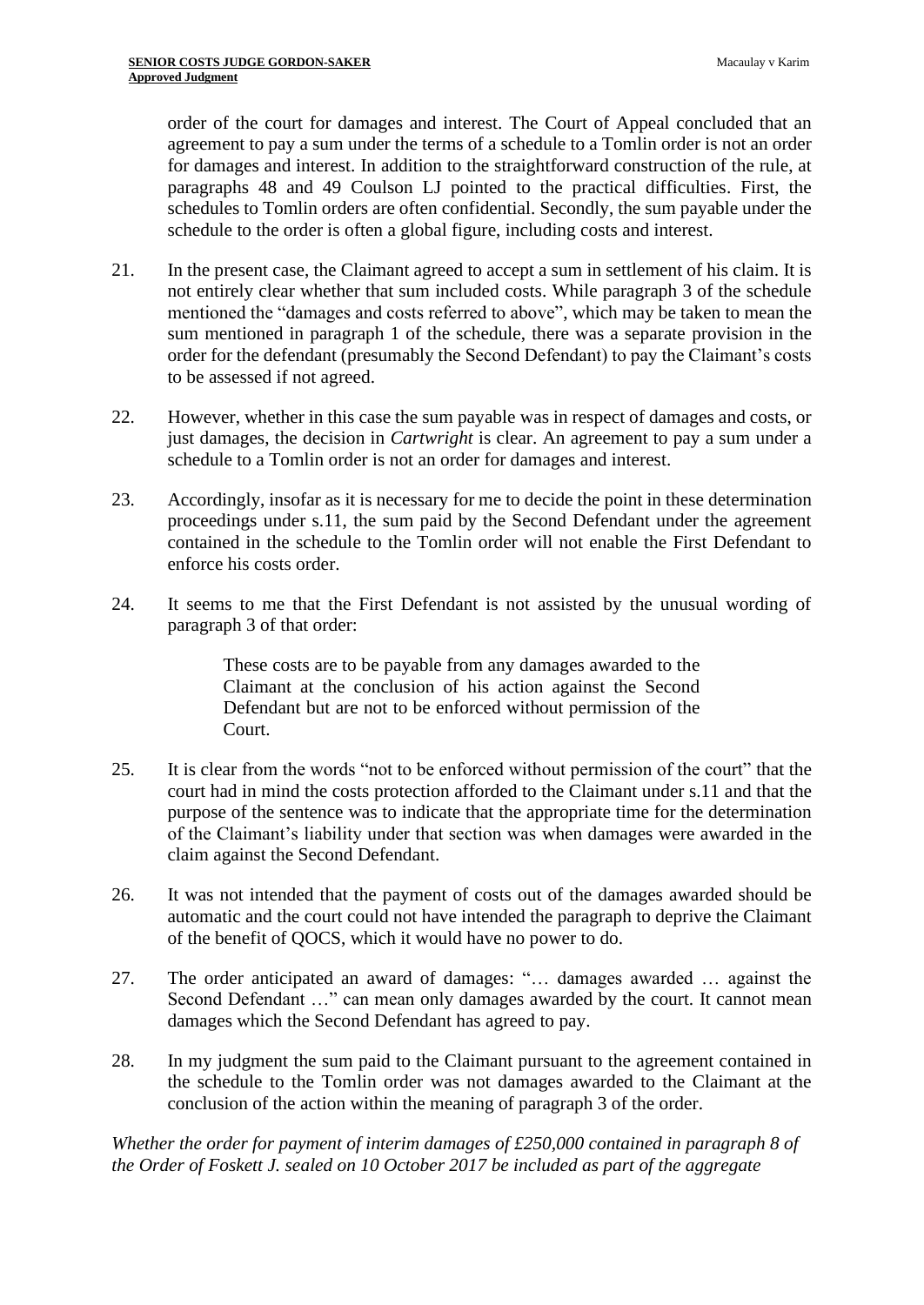*amount in money terms of any orders for damages and interest made in favour of the Claimant for the purposes of CPR 44.14.*

29. Paragraph 8 provided:

The Second Defendant to pay the Claimant £250,000 by way of interim damages, such payment to be made to the Claimant's Solicitors. This provision is stayed pending the determination or withdrawal of any appeal. The said sum is to be paid within 28 days thereafter.

30. This paragraph was explained in Foskett J.'s ruling on consequential matters<sup>5</sup>, following the trial of liability, at paragraph 13:

> I understand that, subject to any appeal, an interim payment on account of damages of £250,000 has been agreed. That should be incorporated into the order.

31. The jurisdiction to order interim payments is contained in CPR 25.6 to 25.9, made pursuant to s.32 of the Senior Courts Act 1981. The definition of an interim payment is contained in s.32(5):

> … in relation to a party to any proceedings … a payment on account of any damages … which that party may be held liable to pay to or for the benefit of another party to the proceedings if a final judgment or order of the court in the proceedings is given or made in favour of that other party.

- 32. Is an order for a payment on account of damages an order for damages for the purposes of CPR 44.14?
- 33. The obvious purpose of CPR 44.14 is to enable a defendant to recover costs ordered in its favour from damages and interest awarded to the claimant in the same proceedings. Claimants cannot be liable for more than they have been awarded in the proceedings, so they cannot be net losers as a result of bringing the claim.
- 34. If a defendant is found liable to pay less in damages than the interim payment, the overpayment is repayable by the claimant and there is power to award the defendant interest on the overpayment.<sup>6</sup> In such circumstances it cannot have been intended that a defendant could enforce an order for costs against the full amount of the interim payment, including the overpayment. Yet that would be a consequence of the wide definition that the First Defendant seeks to place on "orders for damages".
- 35. However, it is not necessary to look for practical difficulties in that interpretation. The plain words used, "orders for damages and interest", would not include an order for a payment of a sum *on account of* damages.
- 36. On behalf of the Claimant, Mr Kapoor submitted that the court had not in fact made the order set out at paragraph 8. Rather it was agreed between the parties. It makes no

<sup>&</sup>lt;sup>5</sup> 4<sup>th</sup> August 2017

 $6$  CPR 25.8(5)